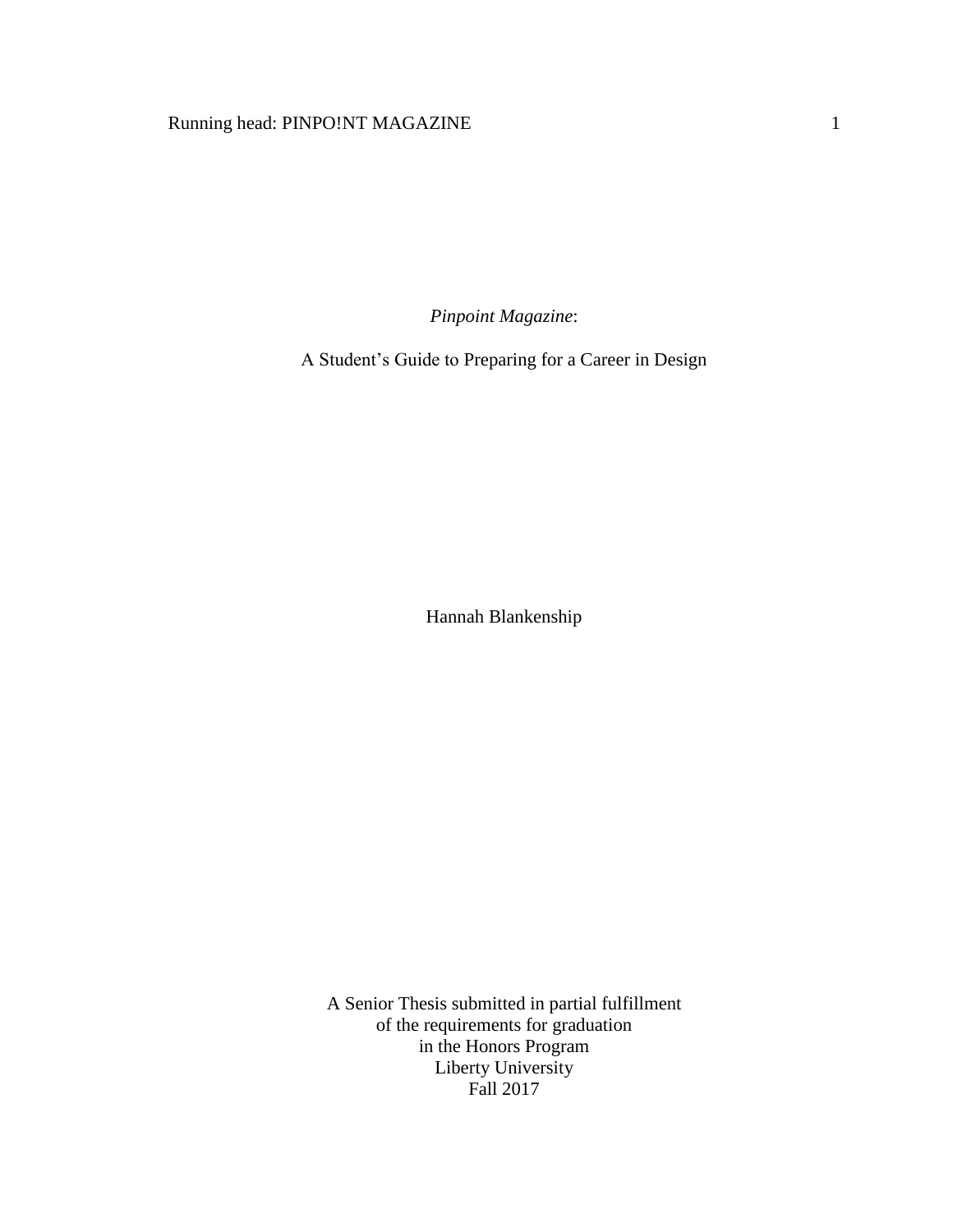Acceptance of Senior Honors Thesis

This Senior Honors Thesis is accepted in partial fulfillment of the requirements for graduation from the Honors Program of Liberty University.

> Monique Maloney, M.F.A. Thesis Chair

\_\_\_\_\_\_\_\_\_\_\_\_\_\_\_\_\_\_\_\_\_\_\_\_\_\_\_\_\_\_

Amy Bonebright, M.A. Committee Member

\_\_\_\_\_\_\_\_\_\_\_\_\_\_\_\_\_\_\_\_\_\_\_\_\_\_\_\_\_\_

Kelsey Phillips, M.F.A. Committee Member

\_\_\_\_\_\_\_\_\_\_\_\_\_\_\_\_\_\_\_\_\_\_\_\_\_\_\_\_\_\_

James H. Nutter, D.A. Honors Director

\_\_\_\_\_\_\_\_\_\_\_\_\_\_\_\_\_\_\_\_\_\_\_\_\_\_\_\_\_\_

\_\_\_\_\_\_\_\_\_\_\_\_\_\_\_\_\_\_\_\_\_\_\_\_\_\_\_\_\_\_ Date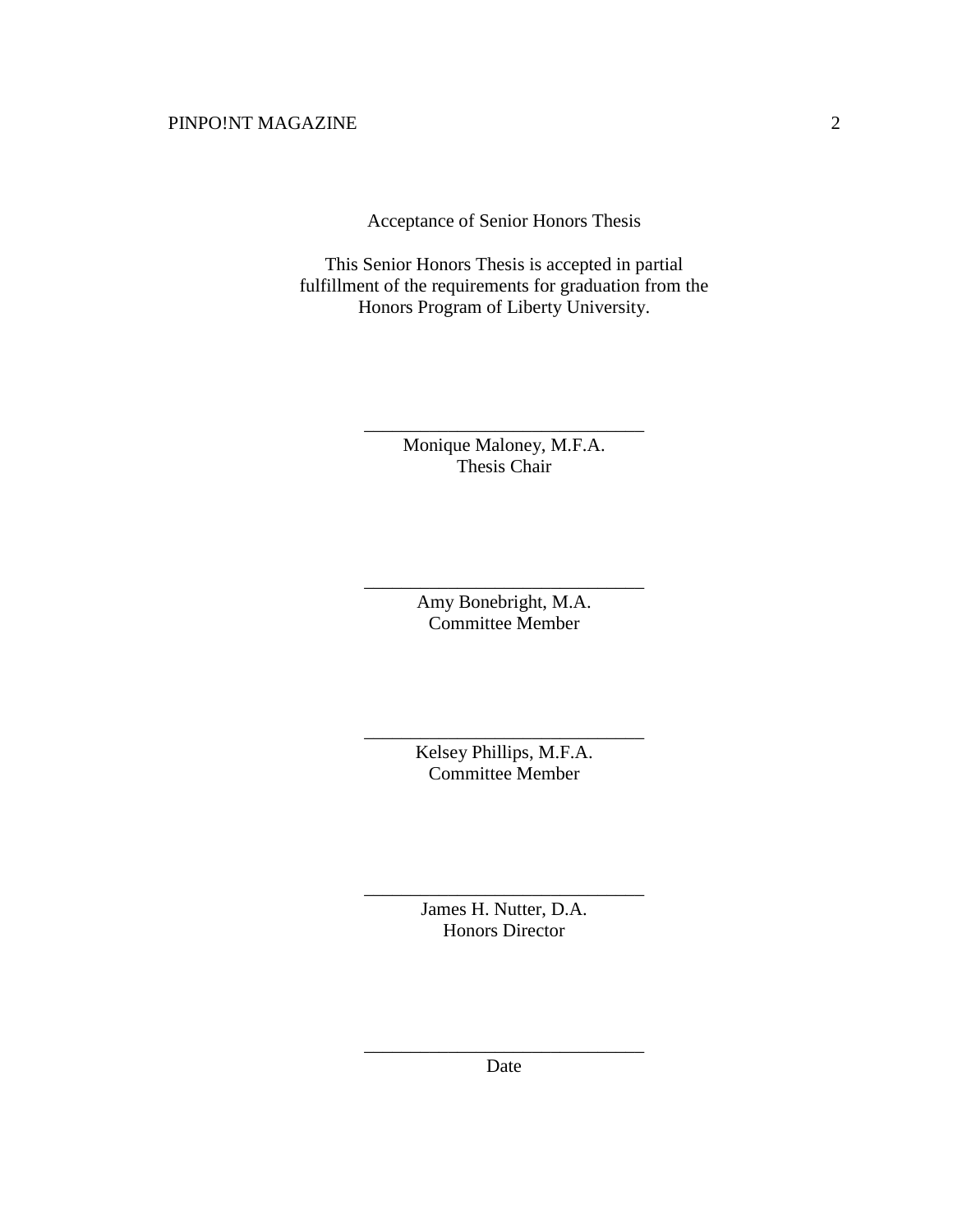## Abstract

*Pinpoint magazine's* purpose is to inspire and educate design students in their path toward a design career. *Pinpoint* is a magazine that features articles filled with insight and practical advice about entering the design industry. The information gathered is presented in a printed magazine format that will help college students pursuing degrees in art and design become informed about how to best pursue their career, how to navigate the world of design, and how to develop their design skills effectively. By reading a magazine filled with practical information on how to become a professional designer, design students will have a more informed and well-rounded view of their chosen career.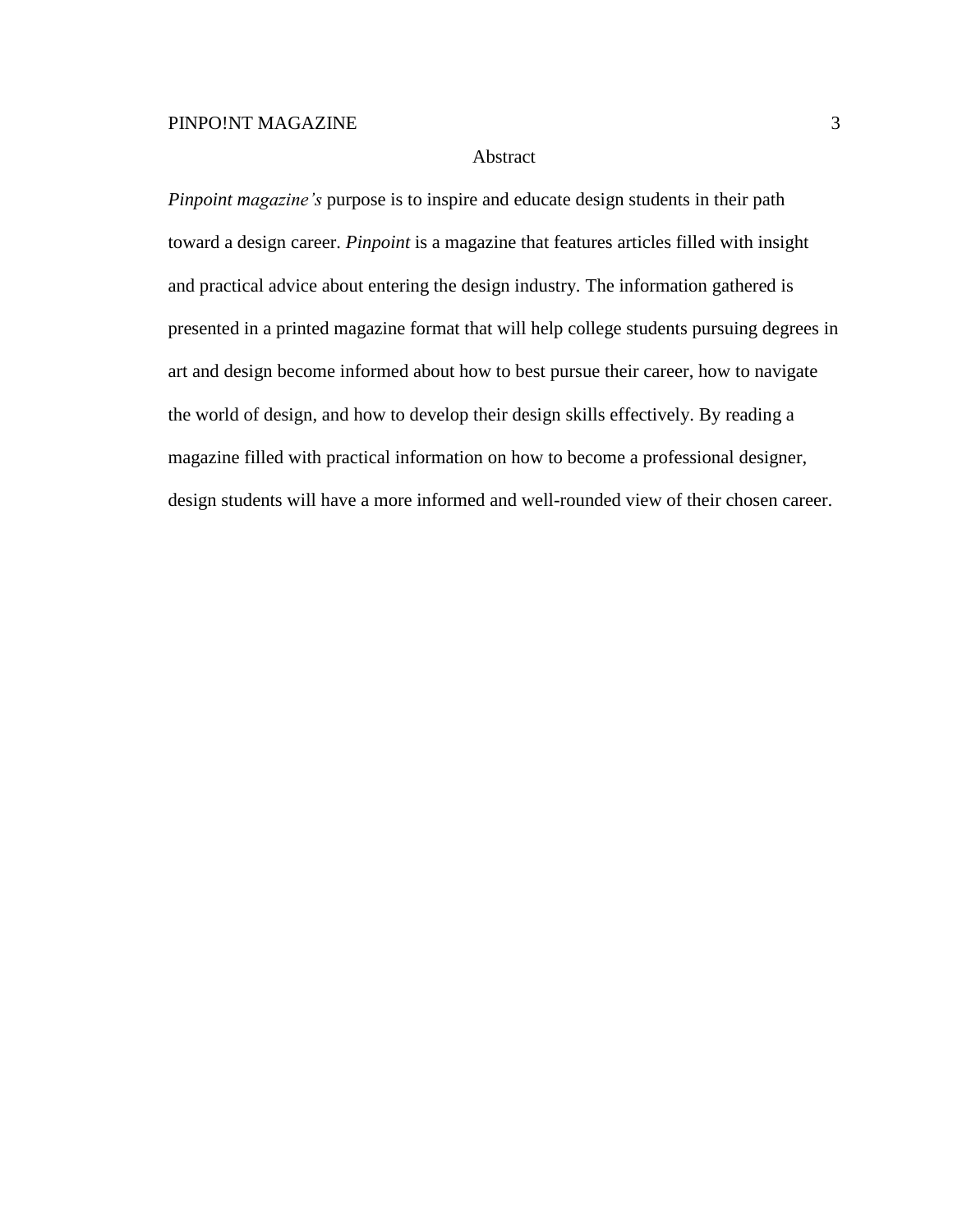## *Pinpoint Magazine*:

A Student's Guide to Preparing for a Career in Design

#### **Informing Design Students**

For college students, graduating college and entering the professional world is a daunting and often terrifying prospect. Students who are pursuing degrees in design can be unsure of what to do once graduation occurs. Although students go through multiple classes that are crafted to prepare them for a career in design, they may still be left wondering what direction to turn once they graduate. The perceived instability of work for those in creative fields can scare students into thinking that they will struggle to obtain a well-paid job with the design skills that they love. However, design is a thriving career field that is filled with many job opportunities. Steven Heller solidified this concept when he emphasized that with the computer revolution, "…graphic designers became culturally significant as communicators, aestheticists, stylists, and even authors" (14).

#### **Relevance of Graphic Design**

Today's society is increasingly becoming more visually oriented and dependent. (Barnard 59). As a result, college students who graduate with a design related degree can pursue successful careers in design because designers are vital to the health of many businesses (Folkmann 14). Even though graphic design is a vital component of today's society, graphic design often goes unnoticed and unpraised by the average person. Malcolm Barnard pointed out that, "Graphic design is everywhere. Yet it is often taken for granted, passing unnoticed and unremarkable as it blends in with the visual culture of everyday life" (1). Every day people use and see objects, products, and examples of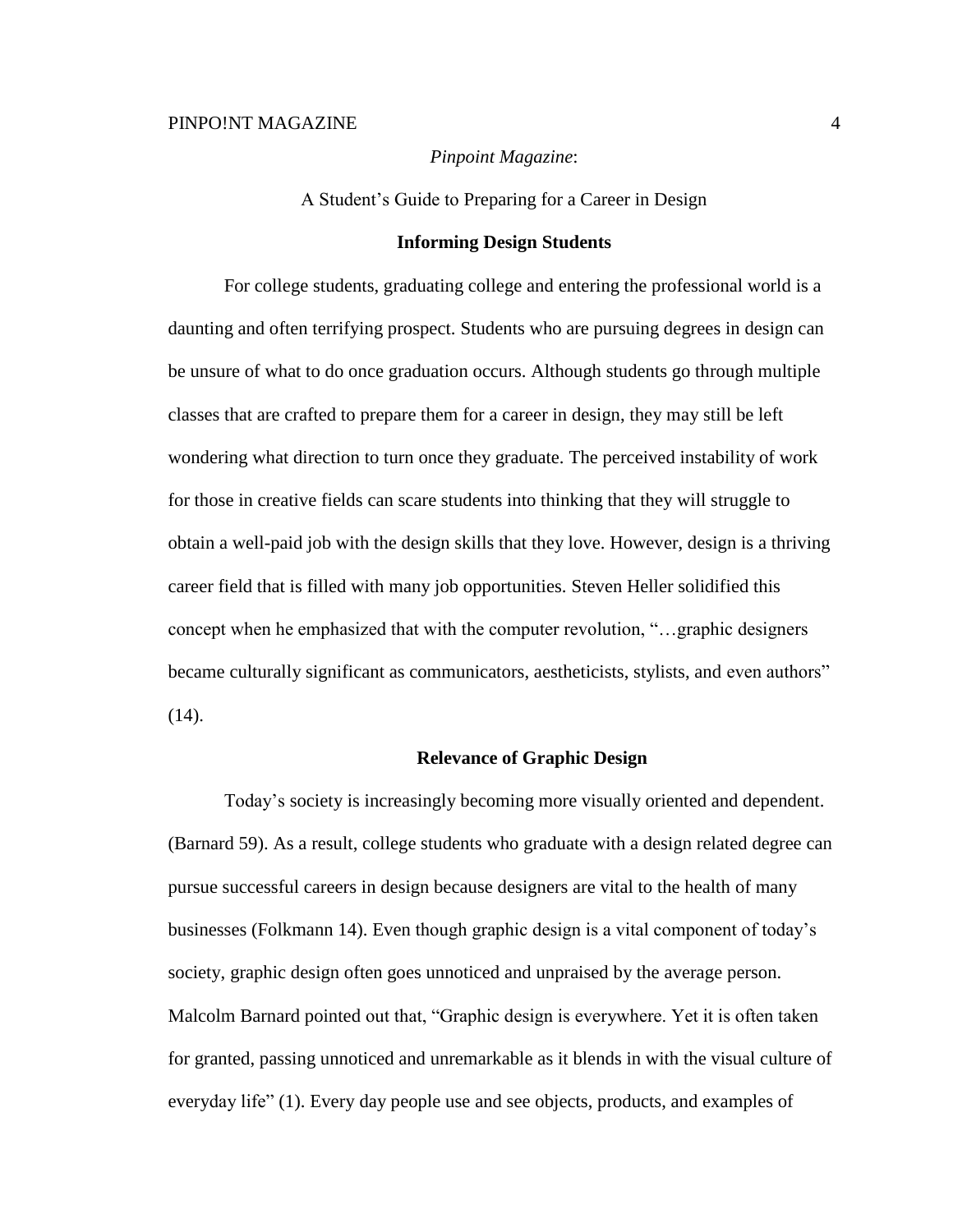graphic design. In today's visually dependent society, graphic designers are continually relied upon to produce the designs that saturate today's culture. Students have the opportunity to work hard on their skills and design knowledge while in college which will benefit them later when they are out of college.

## **Graphic Design Education**

In the classroom, students are taught the basics of design, how to use design strategy, and how to effectively create and combine aesthetically pleasing designs with design strategy. Cheri D. Logan of the Cumbria Institute of the Arts said, "Degree level study has gained wide acceptance as the preferred route into the graphic design profession, providing one example of higher education's direct engagement in meeting the demands of the commercial world" (331). Learning foundational principles along with hands-on application is the most effective way for students to develop skills as graphic designers. Nicos Souleles emphasized this concept by saying that teachers "bring to the instructional process their conceptions and prior experiences that need to be considered for effective instruction to take place" (242).

However, professors can find it difficult to transfer their knowledge at an undergraduate level. Researchers O. A. Ojo and I. M. Ntshoe said, "Graphic design students, like many other students in the practical orientated disciplines such as engineering, medicine, architecture and others, need collaborative skills and experience in order to survive the labor market in the current global economy. However, for most design courses taught at a university of technology level, it is difficult always to provide a 'real world' professional practice experience at an undergraduate level" (172). Graphic design goes beyond putting together an eye-catching design or an aesthetically pleasing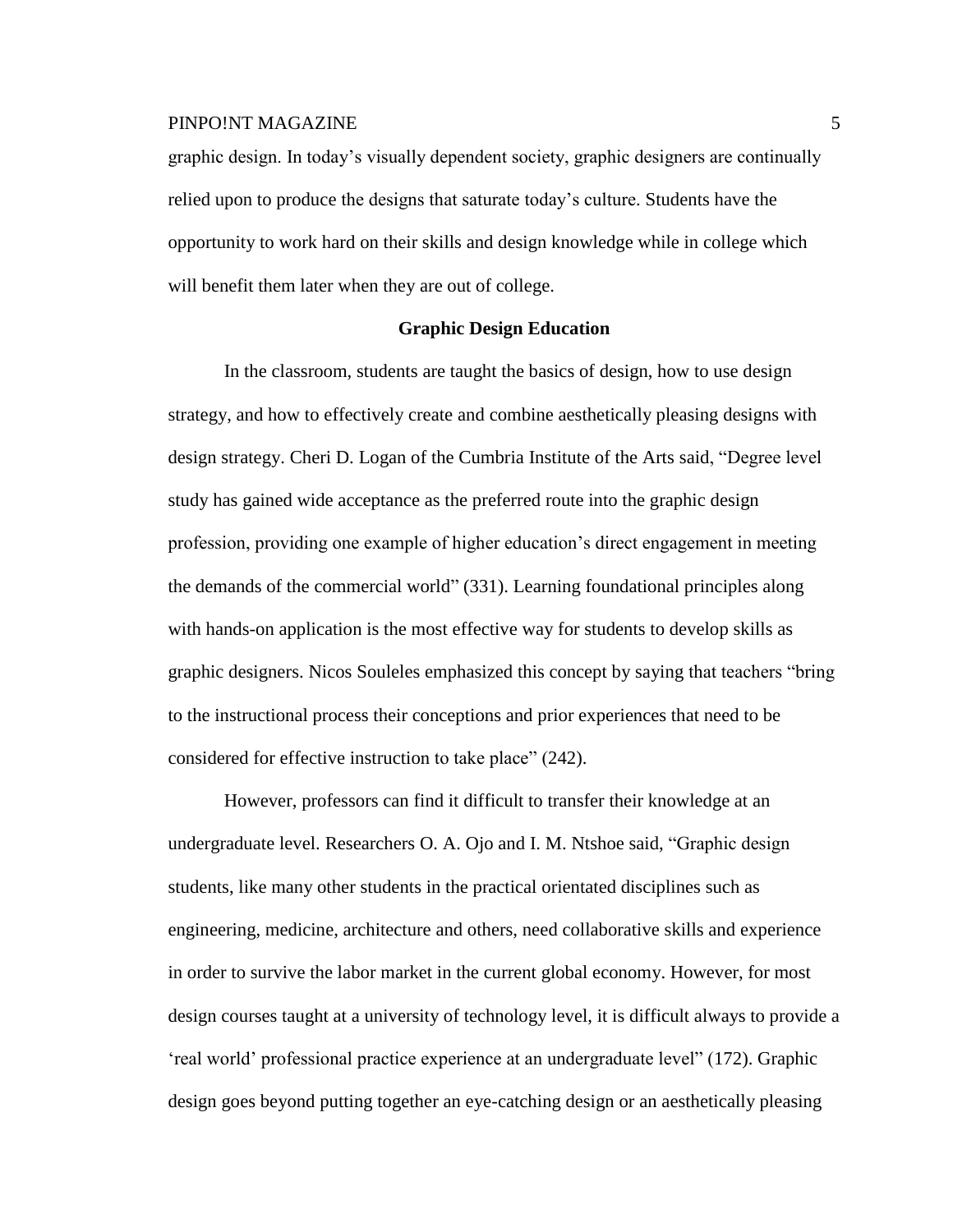layout. Every graphic design piece has a specific purpose and an audience. It will interact with an environment and it will impact different people – whether it is a brochure or a movie poster. Design students who graduate can often be inexperienced in how to mesh the skills they have learned with the commercial world. Students can learn to become better at combining their design skills with commercial strategy through research and seeking hands-on experience.

#### **The Business of Graphic Design**

The classroom teaches design students how to use design basics and how to become skilled graphic designers. Students may not realize that graphic design often extends beyond aesthetics in the commercial world and that designers will be expected to have other skills as well. To survive in the design industry, students need to have some understanding of how graphic design works in businesses. Andrew Morris said, "…if design is predominantly a service industry to business, then surely designers should have a basic understanding of what makes business tick" (19). Research and experience are often the ways that students can expand their knowledge base about the design industry. Deborah Littlejohn emphasized that the design industry is an ever-changing industry: "Societal changes, including the economic forces of globalization and the digital revolution, along with a proliferation of information and communications technologies, also contribute to changes seen in the field: the computer is much more than a production tool – it is a social communications platform, one that will continue to transform design practice" (34). As such, students would be prudent to research and seek knowledge about the commercial design field and how they can expand their skills and knowledge of the the industry outside of the classroom.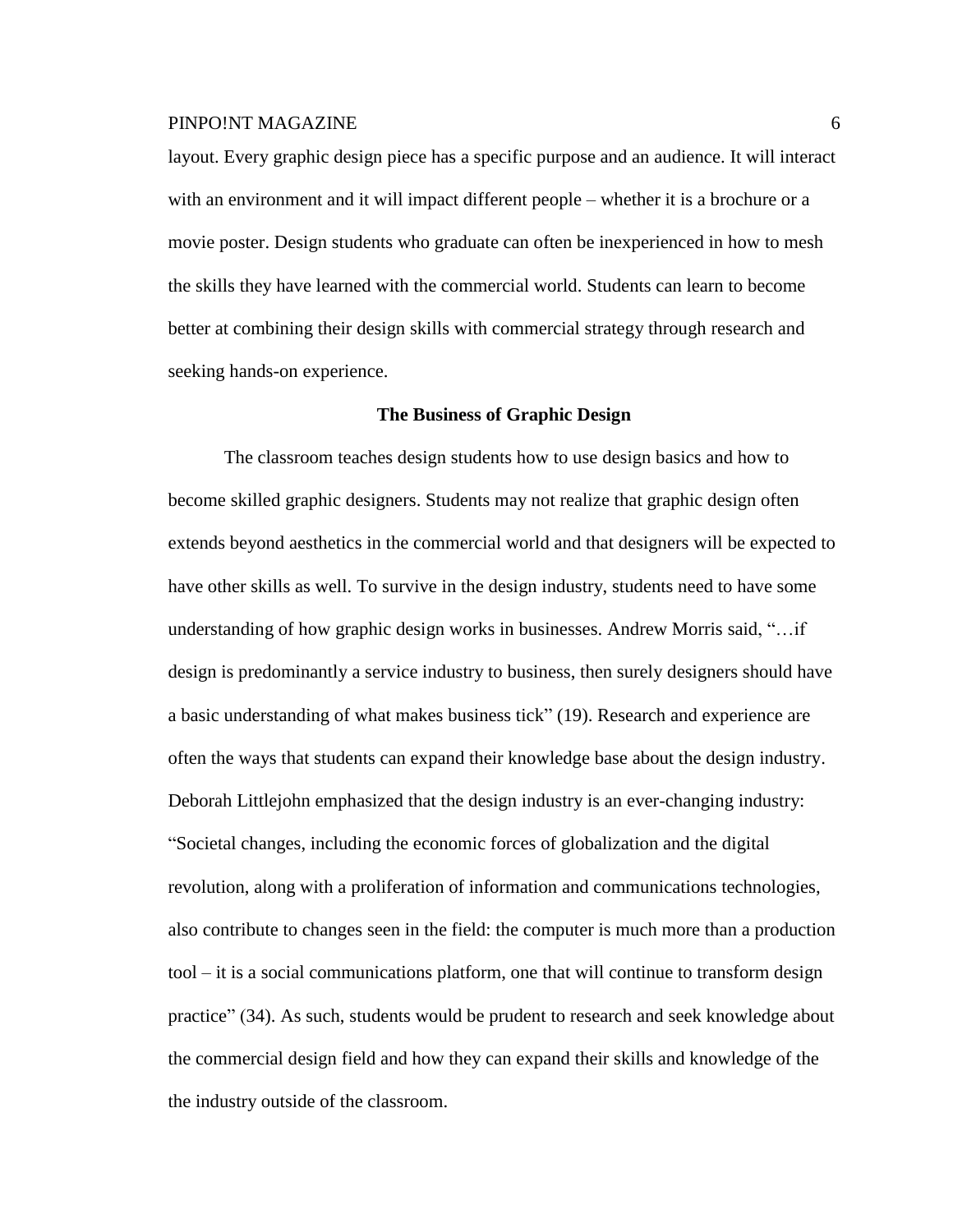## **Extended Learning Techniques**

There are many ways that design students can expand their skills and their knowledge base of the design industry and the business side of graphic design. Combining classroom education and projects with intentional reflection was found to help students learn design skills even more. A study found that "…reflection, introduced as a structured and critical practice, can support graphic design students to connect thinking from the project with thinking about their approach to practice" (Ellmers 79). Students can be intentional in reflecting on and seeking outside information about design, which will prompt them to become better designers. Graphic design is one of the disciplines that often has to be learned through doing. L.D. Myers said, "…many of the problems that arise in marketing demand creative solutions" (40). Students can extend their design knowledge by researching and gaining knowledge and experience while in college so that they will be more prepared for producing creative solutions.

## **Method**

#### **Creative Project**

The more knowledge that a student has about design and the world of design, the more he or she will be able to make informed decisions about which area of design they want to build a career in. Design is a field that continually changes because of the continual advances in technology and platforms: "The future for graphic design offers more alternatives than ever possible before" (Thornton 33). Surprisingly, there are few resources solely dedicated to equipping students in college with knowledge of the industry outside of what they will learn in the classroom. Students can find many resources in the form of video tutorials, articles, and books dedicated to individual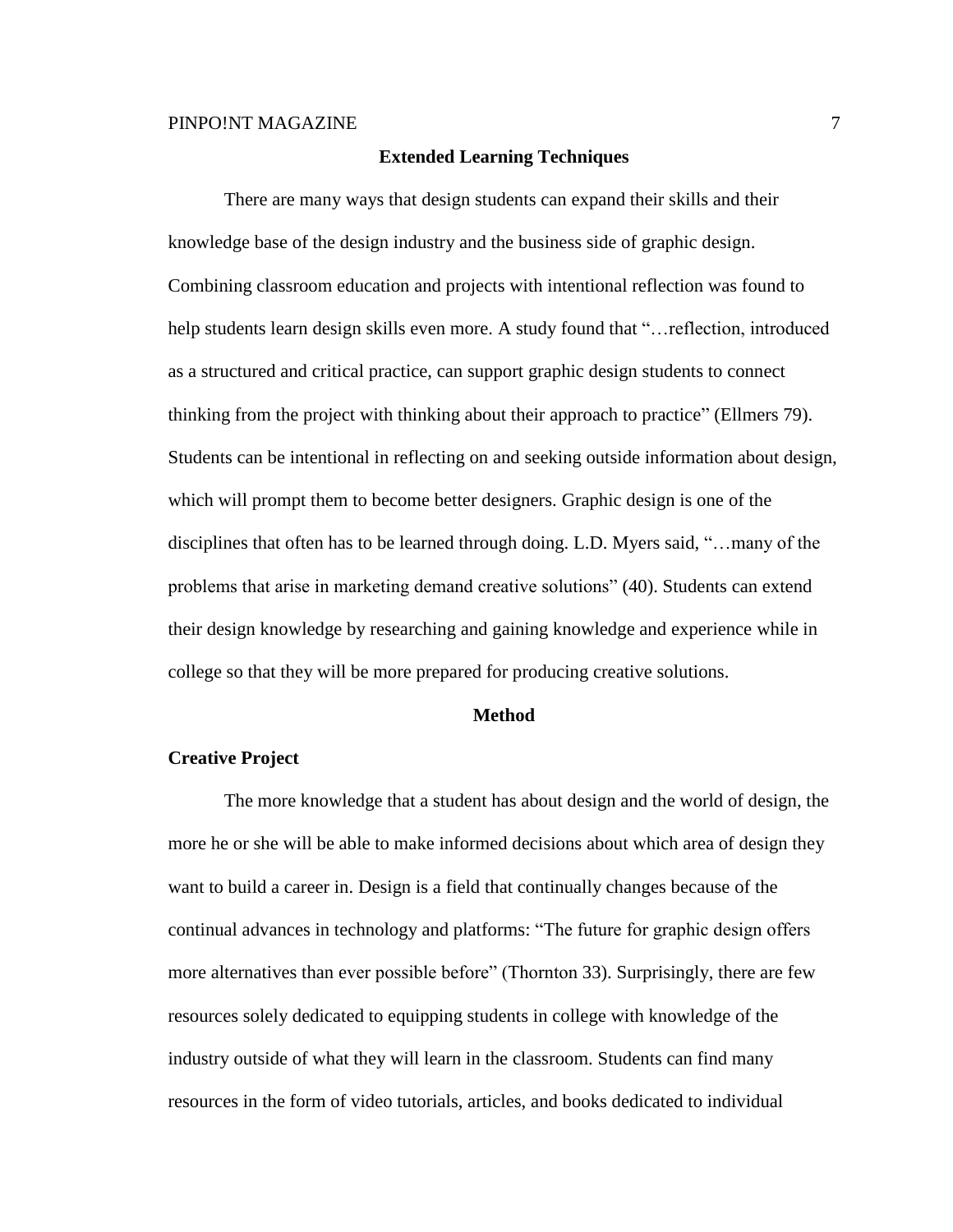subjects but there is a need for a resource that provides an overview of the design industry and how students can prepare themselves for it. Michael Janda, a well-respected design director, emphasized the importance of learning skills outside of the classroom in his book, *Burn Your Portfolio*. He recognized the void in the market for a resource dedicated to helping design students pursue a successful design career through learning and applying skills that are learned outside the classroom (2). For printed magazines, there are even less resources that target design students and seek to prepare them for life after college. While there are digital and printed resources dedicated to design, there are none solely dedicated to educating students on the information they need to know about preparing for and beginning a design career.

When talking about what she wished she knew in design school, art director Dolly Sanborn, said, "I wish that I placed more importance on drawing. I saw the illustration majors with sketchbooks, but not many designers carried them around. I've taken up drawing in my spare time now (after 15 years of working in the industry) so I can continue to grow" (qtd. in Flavin). Graphic designer, Dennis Michael wished that he had known that, "You are designing for clients, not yourself. As such, your designs might not be the coolest looking designs out there. That doesn't matter. It's all about the problem you are solving" (qtd. in Flavin). Practical advice like this will be included in *Pinpoint Magazine* and will help students to be more prepared for life as a graphic designer.

A magazine resource dedicated to providing design students relevant information pertaining to future career preparation will be helpful in developing student's design skills and knowledge of the professional design world. By flipping through the pages of *Pinpoint Magazine*, design students will become more informed about how to gain a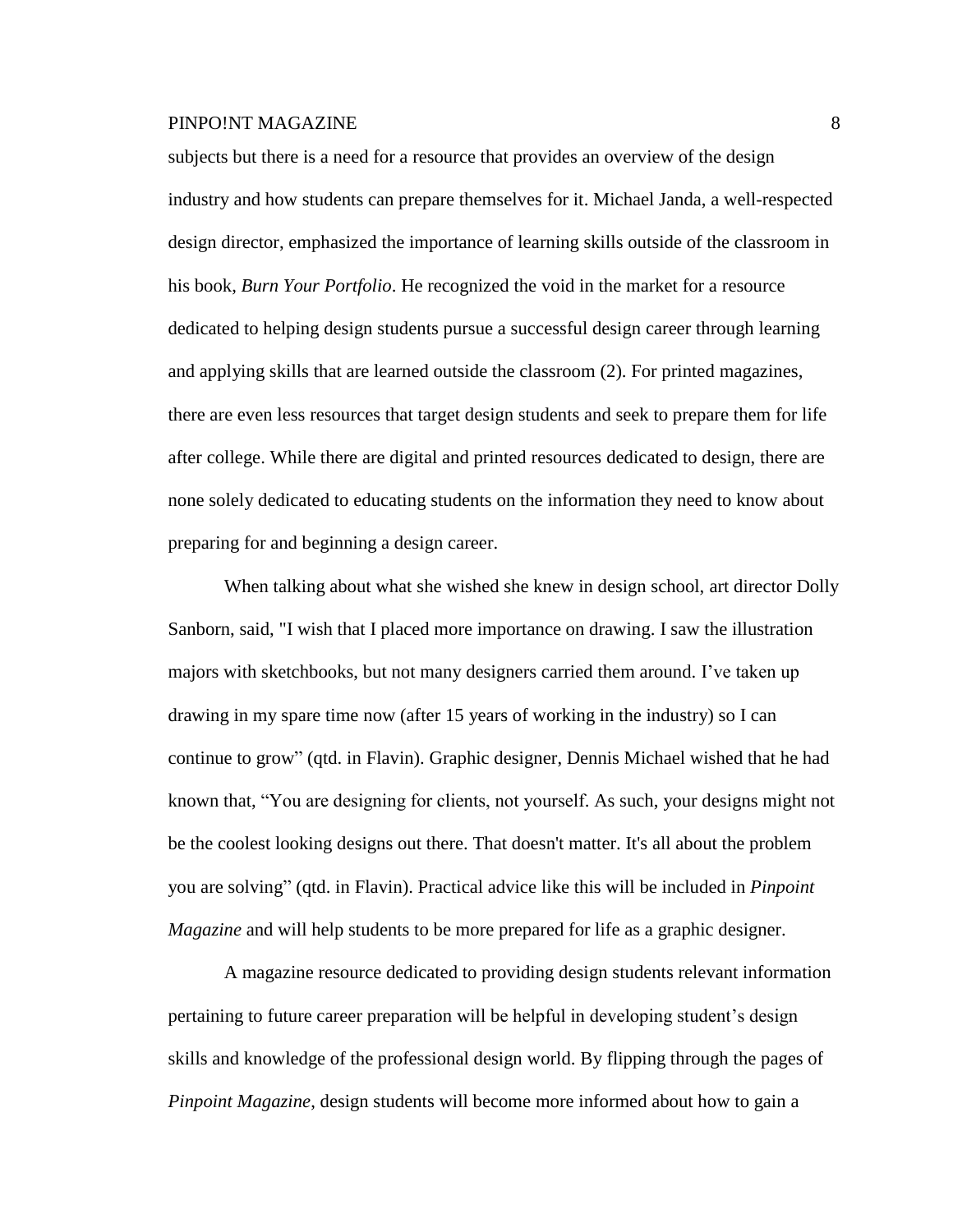marketable position in the field they love. The magazine is designed in a cohesive and

aesthetically pleasing way and displays design elements that designers use every day.

## **Materials**

The content of *Pinpoint Magazine* contains articles and information on the following:

- 1. How students can start their design career
- 2. How students can utilize online tools to market and self-promote.
- 3. How students can pursue a career as a freelance designer.
- 4. Top ten tips for students to cultivate a successful design career.
- 5. How students can stay relevant as a designer.

The magazine articles explore how students can build their design repertoire which can help students to market their skills to future employers once they graduate from college. Articles cover and expound on personal branding, self-promotion, selfemployment, and strategies for developing design skills.

## **Participation**

Information has been drawn from sources that professional designers often use, such as design books and professional design websites.

#### **Results**

Even if students have an idea of what they want to do after college, many times they do not know what steps to take to pursue that career or what that career actually entails. Getting a well-rounded view of how to prepare for the design field will help students make informed decisions about their future career. Design students need to start taking steps to make themselves marketable to future employers. Gaining information about the vocation of professional design will help students to start expanding their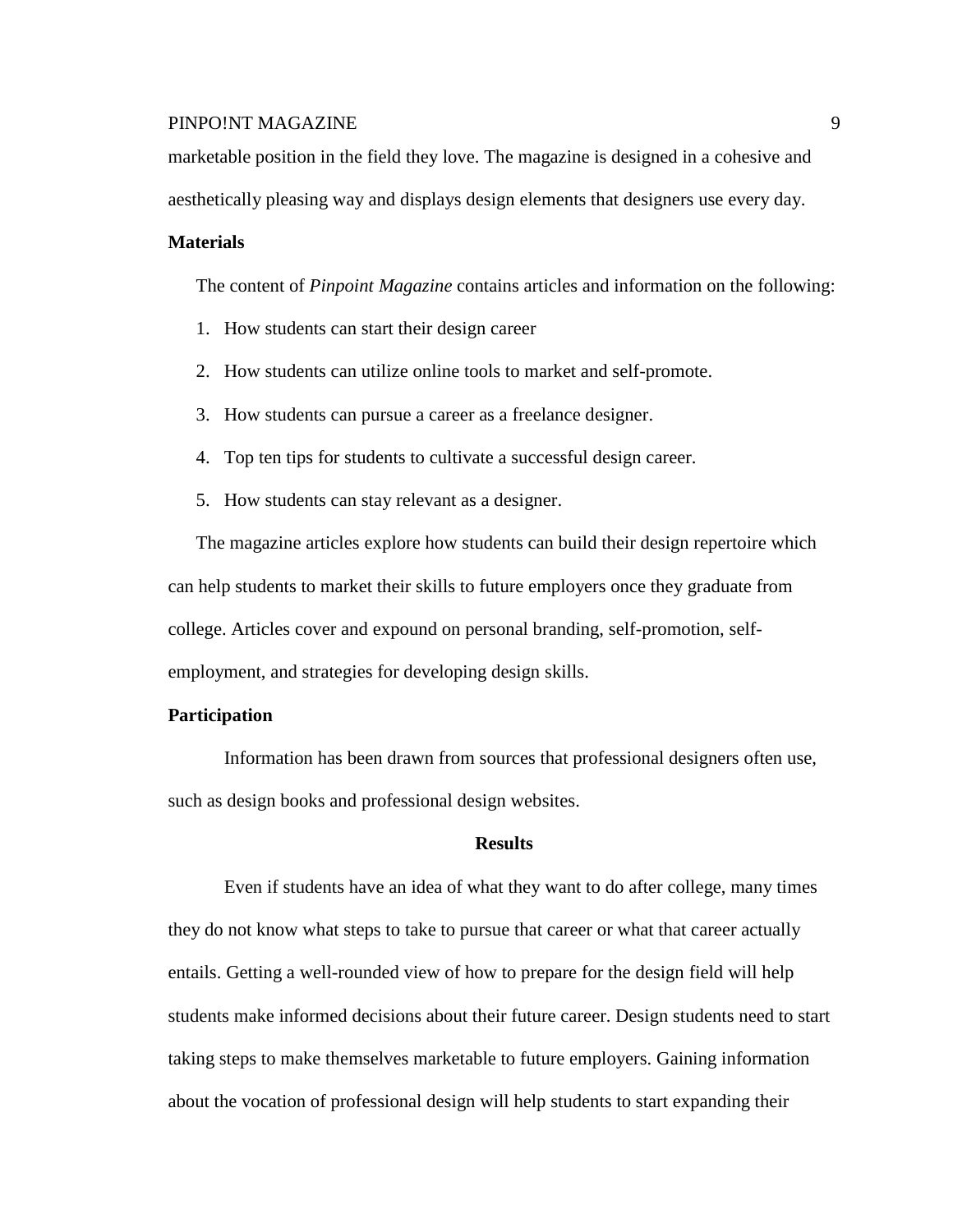design repertoire by forming their own unique skill set in a direction that is marketable in today's current design field.

The articles and information within *Pinpoint Magazine* can prepare college students to get a relevant job after college in their chosen design field. Reading relevant design information will give students a holistic view of being a professional designer. *Pinpoint Magazine's* purpose is to direct students in their career preparation and to inspire them to seek and explore different design areas, giving them the best chance at succeeding in the design area of their choice.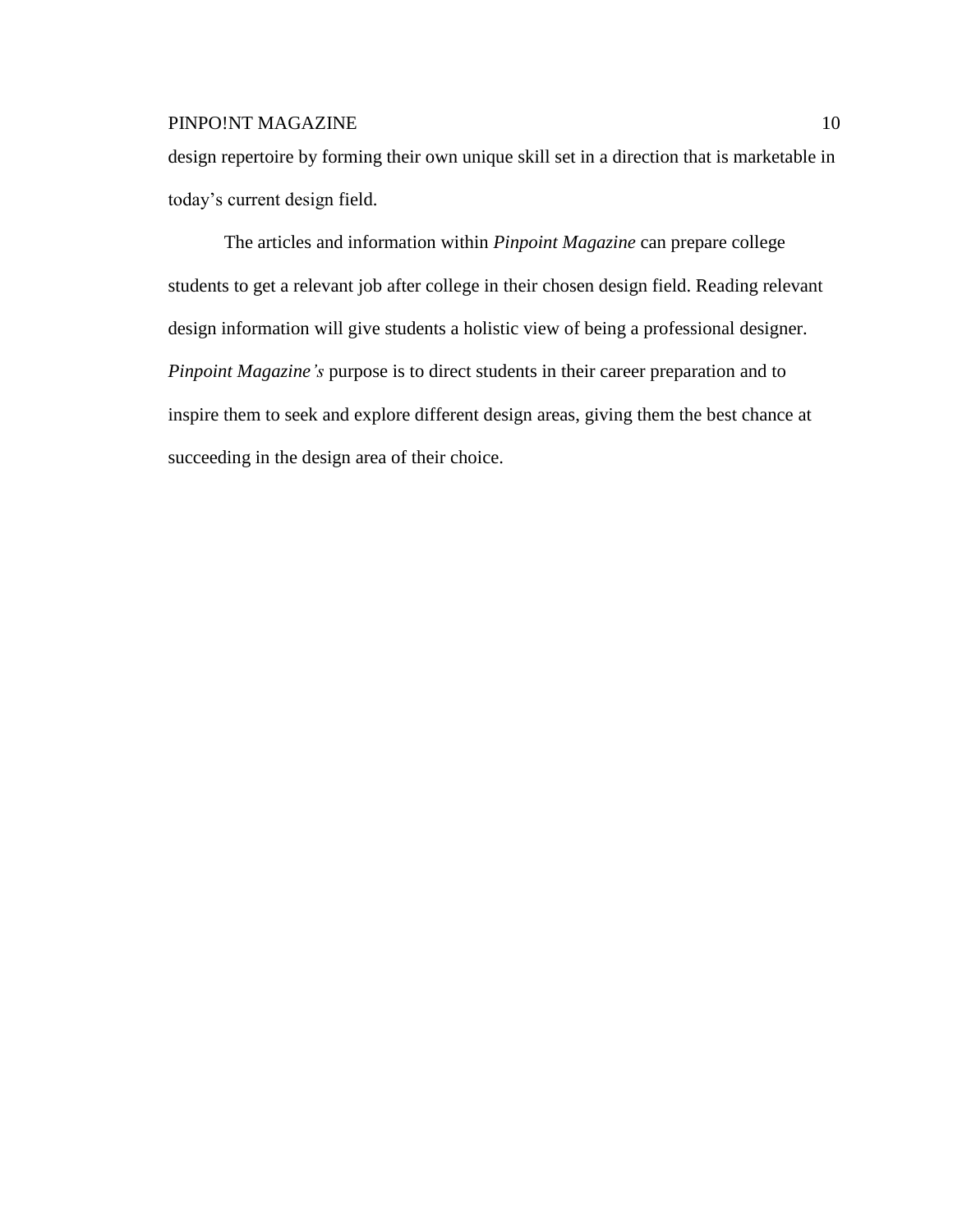## Works Cited

Barnard, Malcolm. *Graphic Design as Communication*. Routledge, 2013, pp. 2. *ProQuest.*

Ellmers, Grant. "Connecting Learning from the Graphic Design Project with Thinking about Approaches to Design Practice." *Art, Design & Communication in Higher Education*, vol. 16, no. 1, Apr. 2017, pp. 79. EBSCOhost, doi:10.1386/adch.16.1.69\_1.

Flavin, Brianna. "Rasmussen College." *Rasmussen College - Regionally Accredited College Online and on Campus*, 13 June 2016, www.rasmussen.edu/degrees/design/blog/wish-someone-told-me-beforebecoming-graphic-designer/.

Folkmann, Mads Nygaard. *Design Thinking, Design Theory: The Aesthetics of Imagination in Design*. The MIT Press, 2013, pp. 14. *ProQuest.*

Heller, Steven and Veronique Vienne. *Becoming a Graphic and Digital Designer: A Guide to Careers in Design*, John Wiley & Sons, Incorporated, 2015, pp 14. *ProQuest Ebook Central*, https://ebookcentral-proquest com.ezproxy.liberty.edu/lib/liberty/detail.action?docID=1895301.

- Janda, Michael. *Burn Your Portfolio: Stuff They Don't Teach You in Design School, But Should.* New Riders, 2013.
- Littlejohn, Deborah. "Disciplining the Graphic Design Discipline: The Role of External Engagement, Mediating Meaning, and Transparency as Catalysts for Change." *Art, Design & Communication in Higher Education*, vol. 16, no. 1, Apr. 2017, pp. 34. EBSCOhost, doi:10.1386/adch.16.1.33\_1.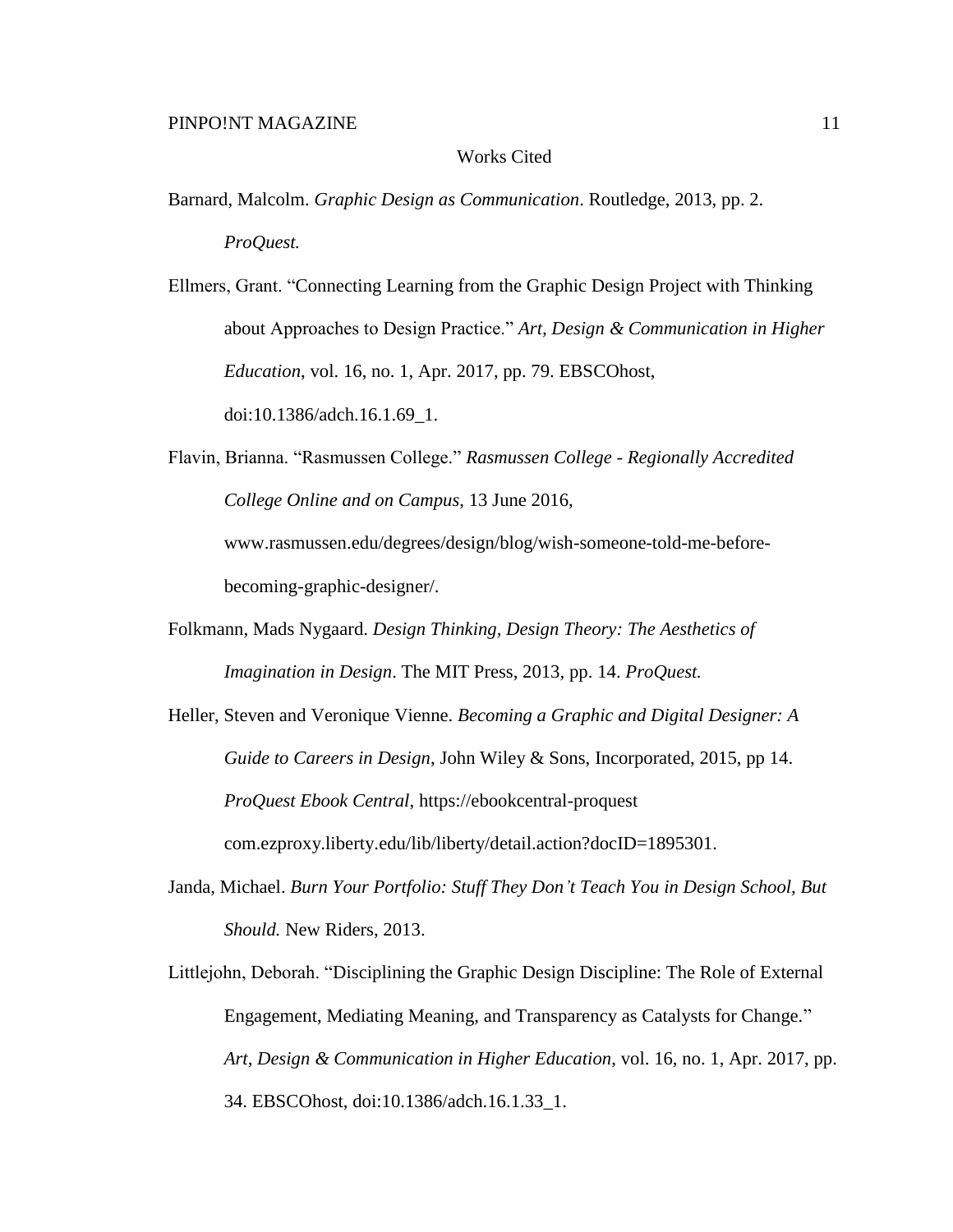Logan, Cheri D. "Circles of practice: educational and professional graphic design." *Journal of Workplace Learning*, vol. 18, no. 6, 2006, pp. 331. doi:10.1108/13665620610682062.

- Morris, Andrew. "The Designer as Entrepreneur." *Education Training*, vol. 30, no. 2, 1988, pp. 19. Emerald Insight, doi:10.1108/eb017401.
- Myers, L.D. "The Importance of Graphic Design in Marketing Communications." *Business Forum*, vol. 7, no. 4, Fall82, pp. 40. EBSCO*host*, ezproxy.liberty.edu/login?url=http://search.ebscohost.com/login.aspx?direct=true &db=bth&AN=6013938&site=ehost-live&scope=site.
- Ojo, O. A. and I. M. Ntshoe. "Efficacy of Collaborative in Improving Learning Outcomes of Graphic Design in Higher Education." *South African Journal of Higher Education*, vol. 31, no. 3, May 2017, pp. 172. EBSCO*host*, doi:10.208535/31-3- 844.
- Souleles, Nicos. "Perceptions of Undergraduate Graphic Design Students on the Educational Potential of Facebook." *Research in Learning Technology*, vol. 20, no. 3, Sept. 2012, pp. 242. EBSCO*host*, doi:10.3402/rlt.v20i0.17490.
- Thornton, Richard S. "Graphic Design in a Box." *National Forum*, vol. 76, no. 2, 1996, pp. 33. *ProQuest.*